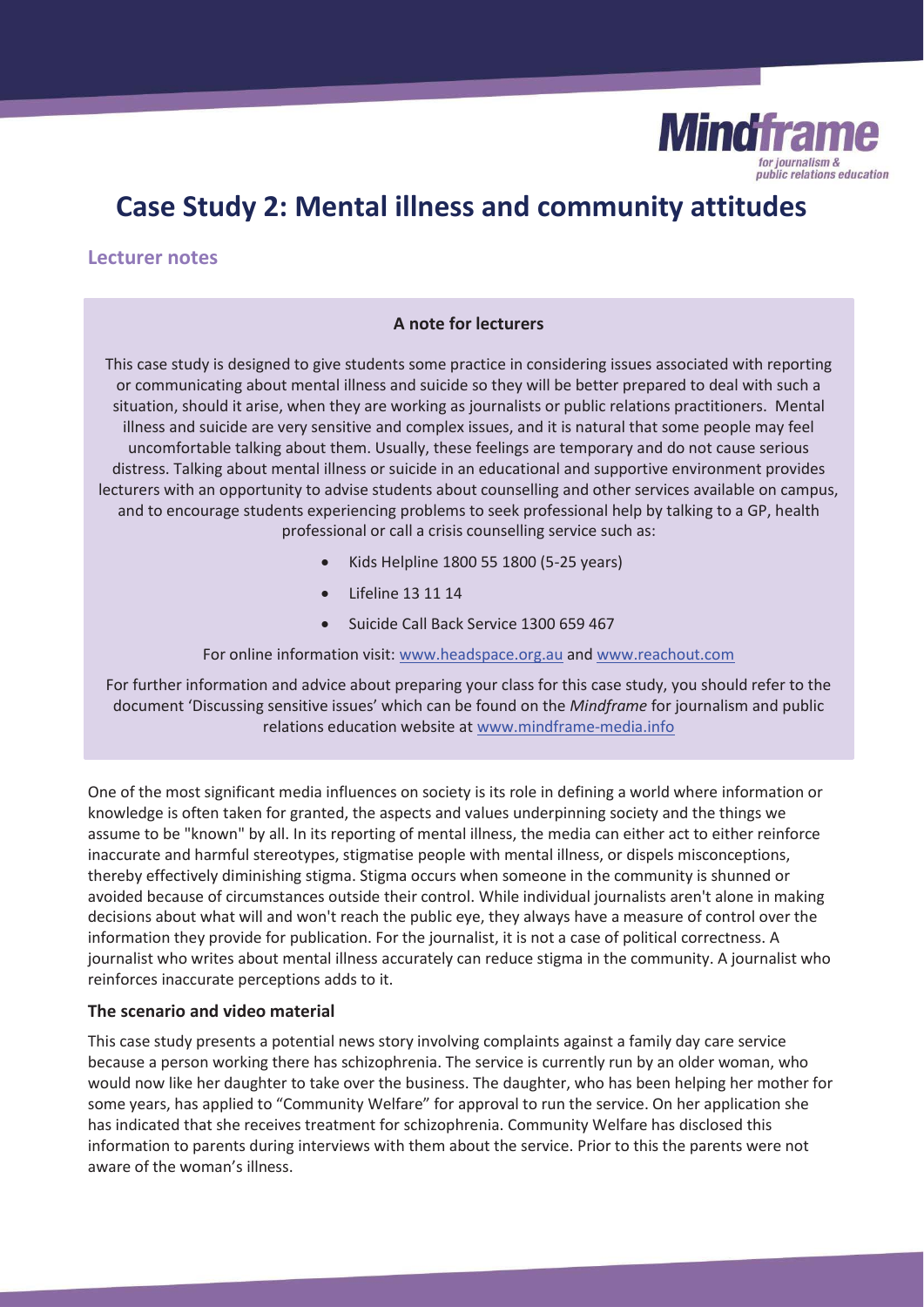

The video scenes follow the journalist as he speaks to the parents, the woman who runs the family day care service, the director of Community Welfare and a psychiatrist (with extra cut-aways on the VHS/DVD version). In addition to the video footage, a transcript of the interviews is provided. Some of the information and quotes included could, if reported, lead to quite a sensational story. These choices are presented to allow students to develop an appreciation of how their decisions influence the potential impact of a story.

# **Questions for consideration**

A number of suggested tasks relevant to this scenario and video have been provided in the document *How can I use this case study?* In undertaking one of these tasks, you may ask students to consider the questions outlined below. A discussion of each question is provided in the following pages.

**Question 1**: Should this story be reported?

**Question 2**: How can the ethical issues inherent in this story be balanced with journalistic and commercial values?

**Question 3**: Are the interviewees appropriate?

**Question 4:** What other decisions need to be made before deciding to publish or broadcast the story?

**Question 5**: How should the story be reported?

**Question 6**: What are the specific issues associated with reporting this as a TV news story?

**Question 7**: How could this scenario be used as a basis for a feature story?

**Question 8**: Using this scenario for ethical debate

*Note: The student notes contain only brief prompts for each question. The information provided in the following pages can be used to facilitate class discussion or to assess students' work. Alternatively, you may decide to provide students with a copy of this information.* 

# **Question 1: Should this story be reported?**

# **News values**

Audiences globally are usually considered to be most interested in things that affect them directly, which is why the deaths of five people in a local community is more newsworthy to that community than the death of 500 in a foreign country. Similarly, strong value is attached to information that could affect audiences directly in the future and also information about things that could potentially cause them harm. The basic news values are: impact, timeliness, proximity, conflict, currency, unusualness and relativity (White, 1996).

**Impact** refers to the relevance the story has to the audience's lives. In this case, the preschool is in the local community and is well known to the audience, some of whom may have or have had children at the service.

**Timeliness** refers to information that helps people organise their lives. People may feel they need this information to make child care choices for their children.

**Proximity** refers to how "close to home" a story is. This story is a local issue affecting local people.

**Conflict** is the news value most people associate with media, and is often seen as the most important news value in today's media. Conflict is also present in news that "afflicts the comfortable" by making them anxious or guilty. It's also what is meant by the tabloid dictum to "anchor every story to its emotional base". In this case, the anxiety felt by the parents and child care workers is a form of conflict.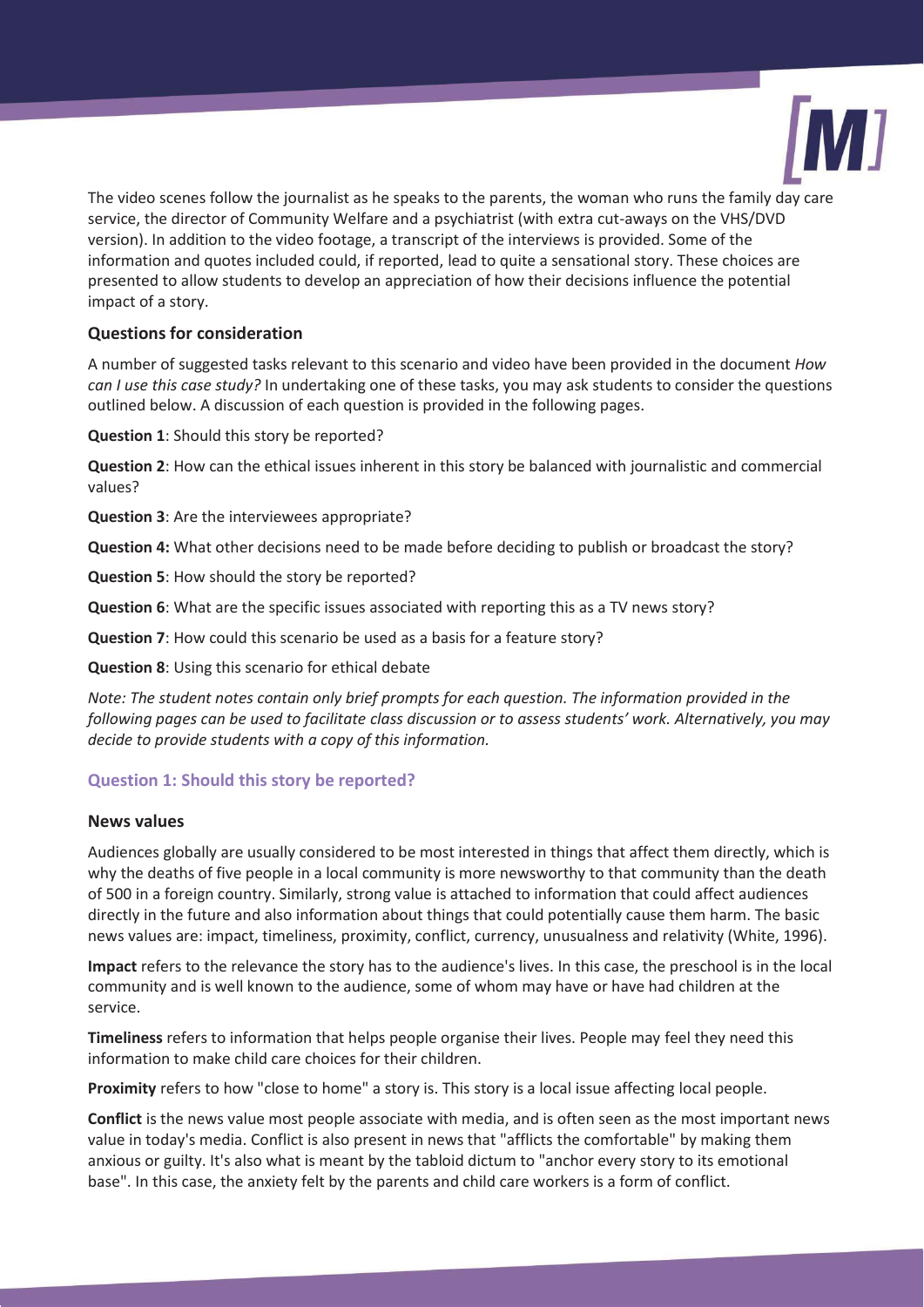

**Currency** is the term used to describe how "hot" an issue is at any one time. Stories relating to the safety of children are always "hot".

**Unusualness** refers to an incident or story being unexpected. In this scenario it is unexpected for a group of parents to be publicly protesting about a family day care service.

**Relativity** describes whether a story is news worthy in relation to other possible stories, and across different media. The case at the family day care is a new disclosure and the type of incident is not common. The story also meets the test of relativity in that it works for TV, radio and print.

# **"Public interest" and the impact of reporting**

#### **Public safety**

Parents using the service are concerned about the safety of their children. Students will need to decide whether their fears are justified and what evidence supports their fears. Students may consider that this is an issue for wider community concern – that Community Welfare has been negligent and this issue may impact on other family day care services. Students will need to determine if they need further information before they can conclude this, and how they would obtain this information.

#### **Discrimination**

An alternative argument is that the woman with schizophrenia is being unfairly discriminated against. Again, students will need to consider if they need further information before they can conclude this, and how they would get this information. If students consider this is an example of possible discrimination, they may think reporting the story will assist the woman's case.

# **Community attitudes**

If facts about schizophrenia are reported accurately, there may be a benefit in educating the public about the prevalence of mental illness in the community and challenging misconceptions about mental illness. However, it takes time to change attitudes, and in the short term reporting the story may lead to more anger and resentment in the community and cause people to stop using the service. To investigate the situation is one thing, but the way the story is reported will be a crucial factor in the community's reaction to the family at the centre of the story.

# **Right to privacy**

The woman with schizophrenia may feel persecuted and prefer to be left alone.

Alternatively, if she feels she is being discriminated against, she may want to tell her side of the story. Her mother may be angry and feeling protective toward her daughter. The woman presumably doesn't want her daughter's illness made public and may fear it will cause stigma. Students may consider that the woman's medical history is confidential and the credibility of the news organisation may suffer if the audience blames the journalist for making this information public. Alternatively, the woman's right to privacy may be mitigated by the fact that she works with children, or that the information has already been disclosed to a number of people by Community Welfare.

# **Professional responsibility**

Students may consider that the journalist is going against professional responsibility if he/she decides not to report the story. The news organisation could be accused of withholding important information if they don't run the story. In this scenario, the editor might say "mentally ill woman left with pre-schoolers" is news. The audience might want information to help them decide how they feel about the issue.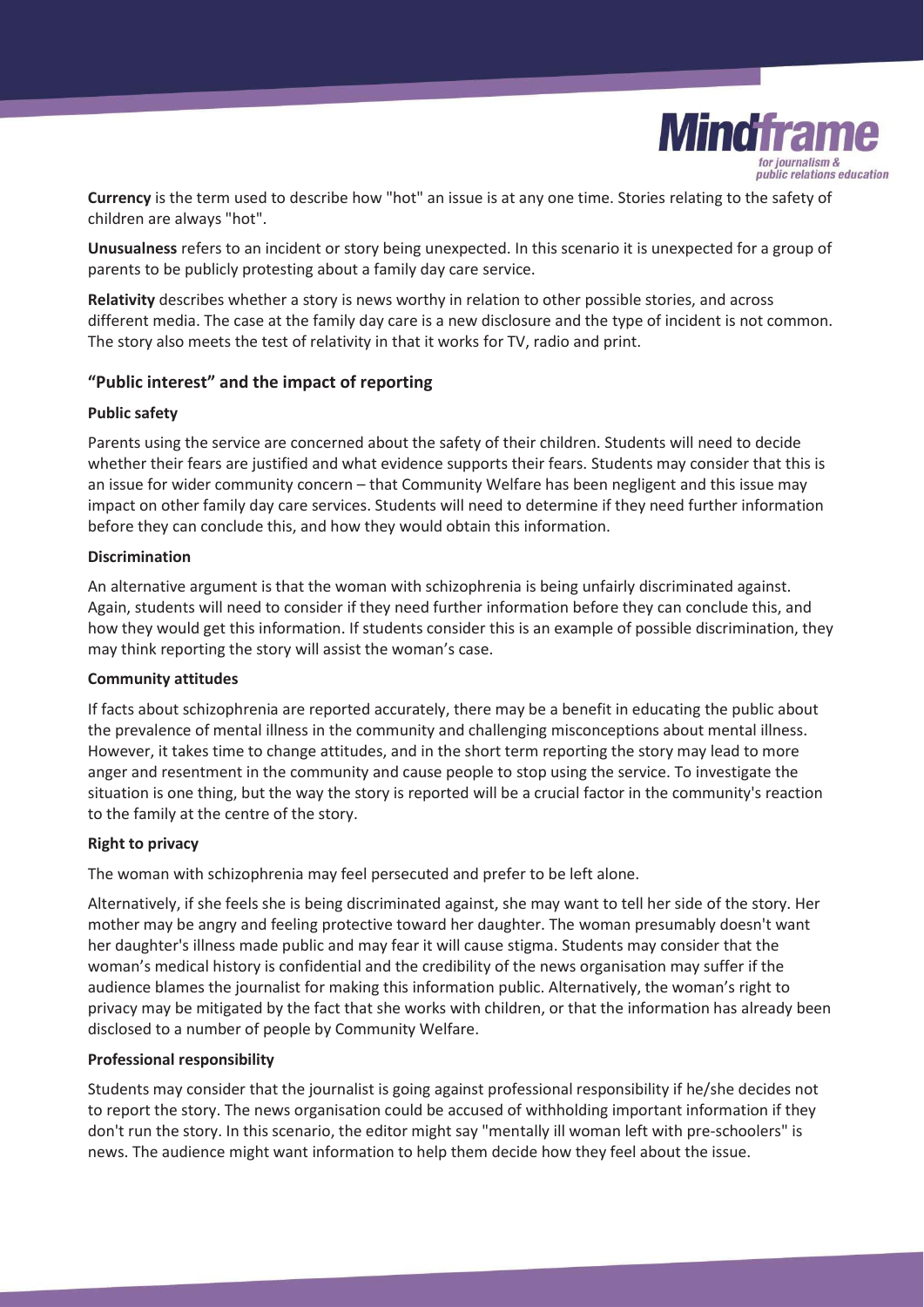

### **Personal values**

To some extent, establishing the public interest in this case will be influenced by the journalist's own values e.g., how would they feel if their own child or relative attended the family day care service? Alternatively, the journalist might feel angry at the news organisation for reporting the story if he/she feels sympathy for the woman and her mother.

# **Question 2: How can the ethical issues inherent in this story be balanced with journalistic and commercial values?**

Students can refer to the "ten questions to guide the journalist through the decision making process" outlined by Black, Steele and Barney (1997) or to Bok's (1978) three-step model for making an ethical decision (both included in the document titled *Additional materials*). A summary of the key issues contained in these models, as applied to this scenario, is outlined below.

#### **Developing a better understanding of the topic**

Journalists (and students) need to reflect on how much they know about mental illness, and whether their knowledge is based on fact and evidence or public perception. This is particularly important for schizophrenia, which is often portrayed inaccurately in fiction and drama. By developing a better understanding of mental illness, the journalist can present a more balanced story.

#### **Checking organisational policies and professional guidelines**

Journalists should consider principles provided in the Media and Entertainment Arts Alliance (MEAA) Code of Ethics. Some media organisations also have their own policies and these may provide guidance in relation to issues such as privacy, reporting mental illness and dealing with vulnerable people. Journalists can also refer to the recommendations provided in *Reporting mental illness and suicide: A resource for media professionals,* available from the *Mindframe* website – www.mindframe-media.info.

# **Reflecting on the motivations of stakeholders**

In this case there is the woman with schizophrenia, her mother, the audience, the welfare department, the psychiatrist, the news organisation and the journalist. The potential motivations of each of the stakeholders need to be evaluated. Motivations of the stakeholders can affect the credibility of the information provided.

#### **Exploring alternative ways to report the story**

For example, the journalist might consider running the story without names, but this may impact on the news value of the story. The information available to the journalist can be framed in a number of ways. Reporting the case sympathetically and including all the mitigating evidence may minimise the chances of the audience scorning the family.

#### **Accepting responsibility**

At one level, the journalist has an obligation to truth-telling and to acting independently of influence. However the journalist also has an obligation to minimise harm and to be accountable for what he/she does. Some journalists seek to consign dilemmas such as the one outlined in this scenario to the "too-hard" basket and seek to shift the responsibility onto others. Such a journalist would produce the story and leave it to someone else to decide whether to report it. Even so, the journalist will have made choices about the angle the story will take and which parts of the evidence will reach the wider public, possibly shaping public understanding of what has happened.

There is no escaping the consequences of individual choices about news. The journalist controls the words he/she uses to tell the story, the points to emphasise, and the extent to which the story is sensationalised.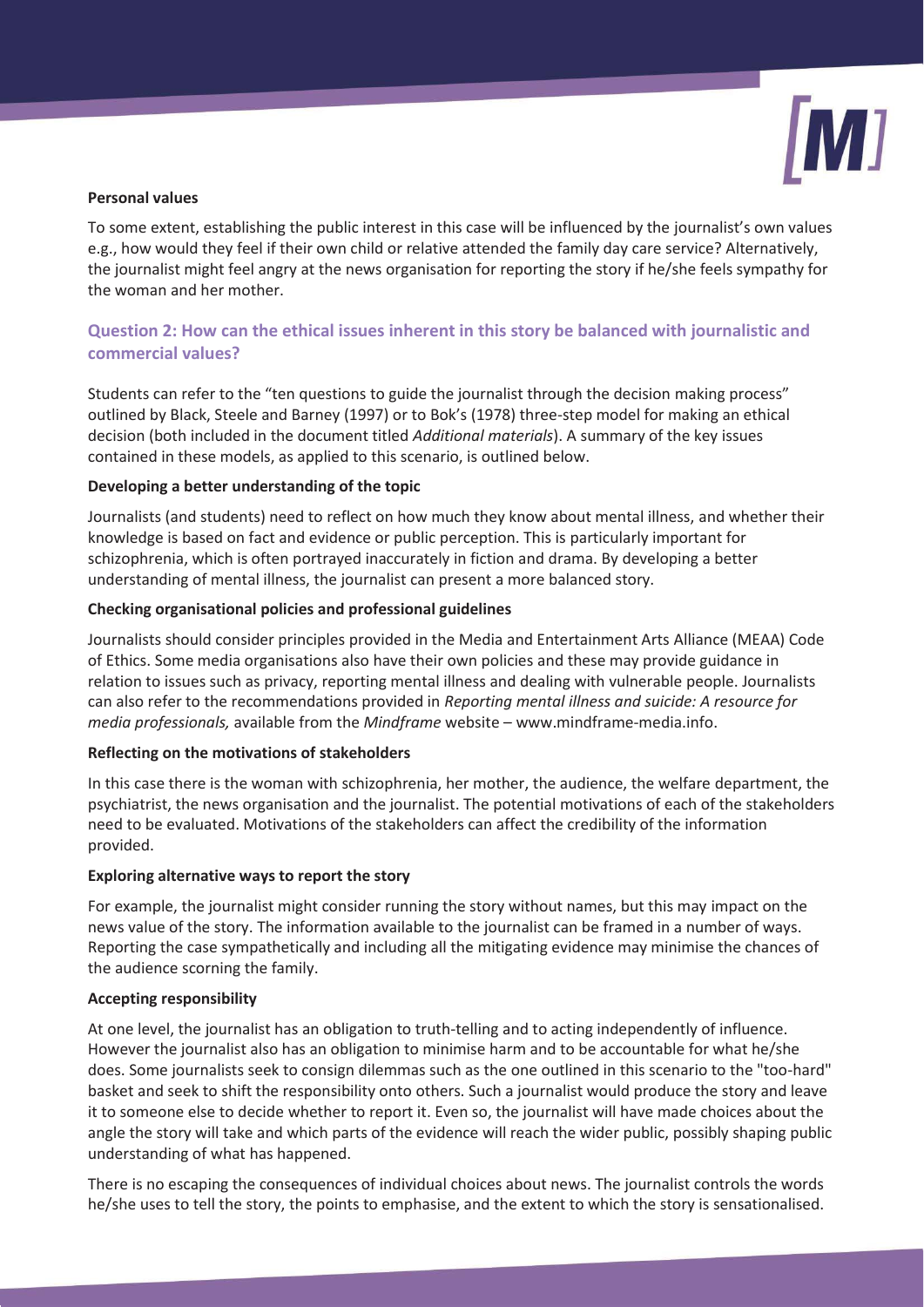

The editor will also have an influence over what is published or broadcast but the journalist makes the original decisions about what to include and omit.

#### **Justifying the decision**

If journalists have ethical principles as a guide and can articulate their decision-making process and its values, they can ethically justify a decision even when others object to the outcome. Journalists need a process for evaluating their decisions because a process, or system, allows for the application of values, loyalties and principles to every new set of circumstances or facts. In this way, decision making will be fair to those who become part of the news.

# **Question 3: Are the interviewees appropriate?**

The sources the journalist chooses and prioritises will direct what is eventually reported. In this scenario several interviews have already been conducted. Students should consider whether the people interviewed are the most appropriate sources of information, and who else, if anyone, should be interviewed. Students should evaluate the interviewees in terms of their strengths and weaknesses as sources of information and the type of information which can reasonably be expected from them. This would include deciding whether the information is specific or generalised, whether it can be verified, how it can be verified, whether the interviewees seem credible and whether they may have an undeclared motive. All these factors could significantly affect the priority assigned to each source.

*The parents* may provide first-hand experience of the alleged problems and be a source of colourful quotes about their experiences that enhance the audience's understanding of the facts. These people may also feel very strongly about the issue and may even be prone to exaggeration, so information provided by them that is outside their personal experience would need to be substantiated in an authoritative way.

*Community Welfare* should be able to provide facts about its policies and official action taken but is unlikely to offer opinions.

*A psychiatrist* can contribute expert information about mental illness and offer authoritative generalised opinions, but can't comment on an individual case.

*The woman and her mother,* whose activities have been criticised, should have an opportunity to answer the allegations before they are published. Apart from a right of reply, they offer another perspective and may provide insight into the source of the complaints. They may offer colourful quotes to assist in bringing the story to life for the audience. These interviewees may also be highly emotional and this may affect the credibility of some comments. As "the accused" these people may also be defensive, thus influencing the type of information they are willing to disclose and perhaps even the accuracy of the information.

#### **Interviewing a person with mental illness**

In the video presentation, the woman with a mental illness was not interviewed. You may want to explore with students whether she should have been and what considerations this involves. For example, many people who have or have had a mental illness talk publicly about their experiences in an effort to promote awareness and positive attitudes. Others may find talking publicly distressing or may not wish to talk publicly about their experiences.

Some general principles for interviewing a person with mental illness are:

- Be sure the person is prepared to talk
- Avoid confrontational interviews
- Allow the person to speak for themselves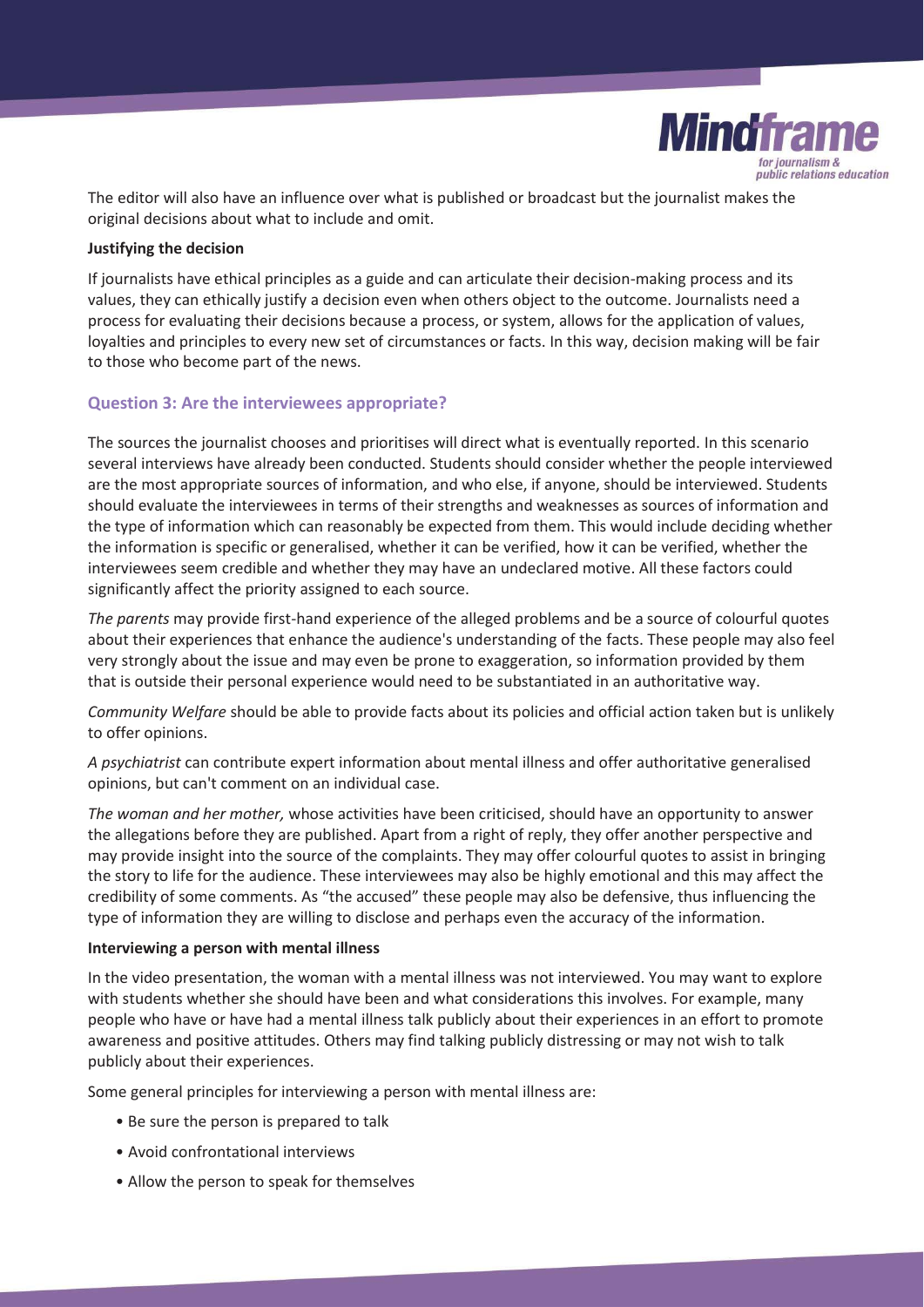

- Before the interview, discuss the questions you propose to ask and inform the person of the context of the interview
- Check the language the person uses to describe their illness
- Do not use names without permission

# **Question 4: What other decisions need to be made before deciding to publish or broadcast the story?**

After completing preliminary interviews, the journalist is in a position to make the crucial decision about whether the emerging story should be offered for publication or broadcast. At this stage the journalist needs to re-visit questions about *public interest, news values and principles, credibility of source* and *accuracy of information.*

# **What are the facts?**

First, the journalist must decide if any of the information collected cannot be verified. If any information cannot be verified, is it important enough to report? If the decision is yes, what news values is the journalist assigning priority to in using unverified information?

# **Are the sources credible?**

Sources will certainly appear to be credible once the media is used as a forum for their views. The process of deciding whether sources are credible includes considering whether some sources, for example "official" ones, are intrinsically more credible than others. The journalist must be satisfied on an individual level that they can substantiate everything that is asserted and that their decision can be defended, in court if necessary. As part of this, the journalist must once again ask themselves if any information is assumed to be "known" without substantiation.

# **Is there a single statement or quote that embodies the central issue in the story?**

Can a story be structured around this? What news values are given priority as information is considered? Has "hero" or "villain" status been assigned to any party?

# **Is there a story worth telling here?**

How this question is answered is a reflection of the sum of the decisions already made about the relative values associated with the story. Throughout the process the journalist has been making decisions based on their understanding of the audience, the public interest and the news values given priority by the news organisation. News organisations usually have a particular audience in mind when they prioritise news values.

# **Question 5: How should the story be reported?**

Students can be referred to the resource *Fact or fiction?* for an overview of the issues associated with reporting mental illness. The following information covers the main issues students will need to resolve in developing a news report based on the scenario.

# **Selecting the 'frame'**

In considering whether this story should be reported (see Question 1) a number of alternative frames or story angles can be identified. Some of the possible frames include: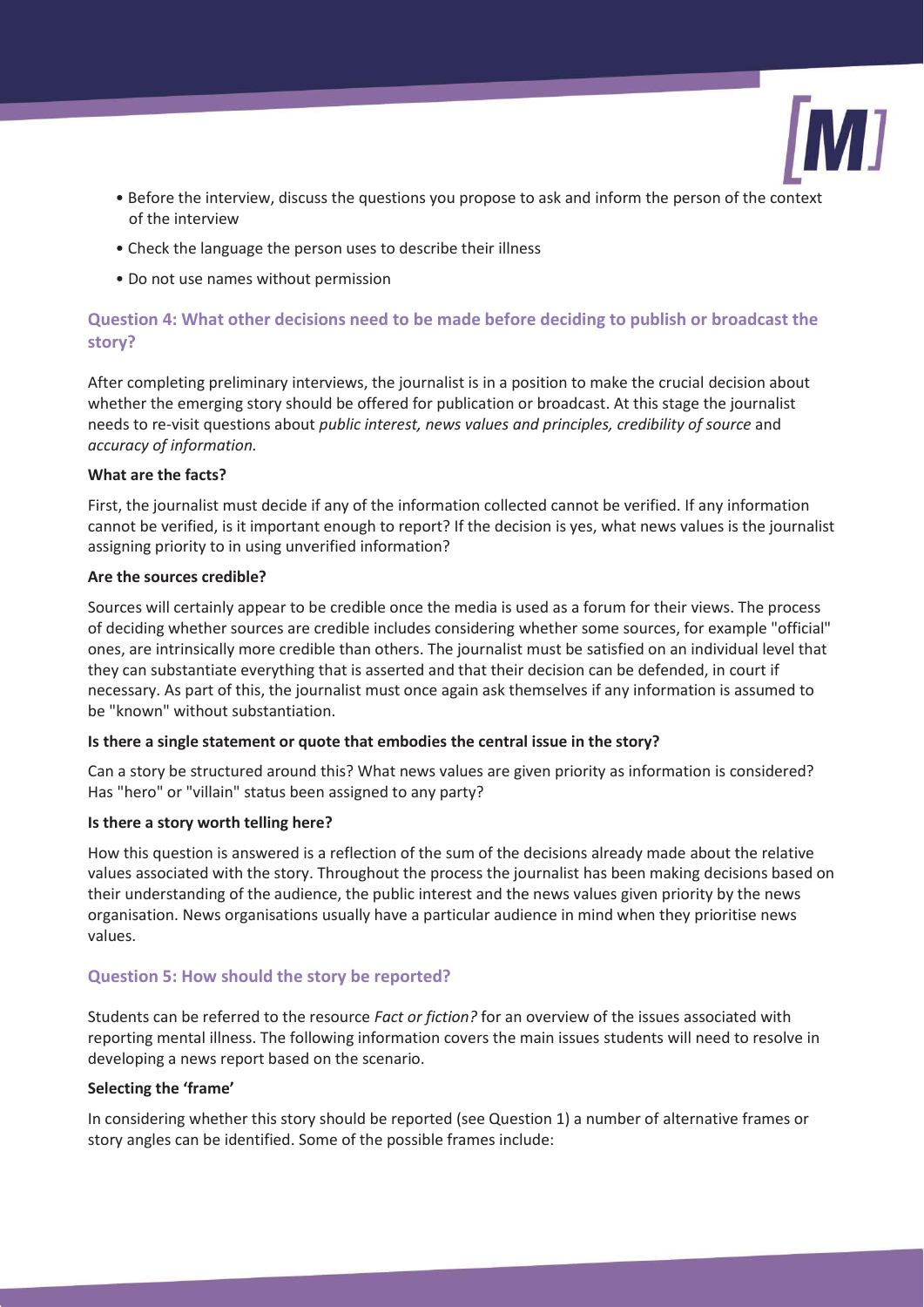

- Community Welfare is putting young children at risk
- Community Welfare and/or members of the community are discriminating against a person because they have a mental illness
- The public lacks understanding and knowledge about mental illness
- People with mental illness face significant stigma and discrimination
- The community needs to be protected from people with mental illness
- Community Welfare has made a mistake and is trying to cover it up (the mistake could be either not checking the person's medical history earlier OR breaking confidentiality by disclosing this information)
- Mental illness is common many people in the community have a mental illness and lead "normal" lives

You may wish to have students make a list of the many alternative "angles" which could be applied to this scenario, and discuss the potential impact of each angle.

# **How important are the views of local residents?**

When it comes to describing how local residents feel about the issue, there is a lot of information at the students' disposal. Students need to think about the aim of reporting the story. On one hand, it is fairly certain that human nature dictates the audience will speculate about the case. On the other hand, is it the journalist's job to encourage that speculation by providing unsubstantiated opinions? As students reflect on the choices they've made so far, they must again consider the public interest in terms of their aims in reporting the story.

# **What facts must be included in the story?**

The frame chosen will dictate the type of information that is included or prioritised. Within a given frame, however, students can still provide the audience with a balanced story by including all relevant information. Students should also ensure that the key message of their report is based on fact and evidence. For example, if Community Welfare is accused of disclosing confidential information, should the audience also be told the rationale behind their actions? If the story is reported from a public safety angle, the audience may need evidence about the risk of violence and other information about mental illness. Deciding which facts are relevant also involves several related questions including *"*are *who, what, where, when, why* and *how* always appropriate information to include in a story?*"* In this scenario, identity is important to the story because if it is reported without using names, the day care service can't be identified either. This is significant because the public may be very interested to know which service is involved. If names are used, does this mean the public interest in them is a more important value than the family's right to privacy? Students need to consider carefully the potential impact on an individual before deciding to publicise that they have a mental illness.

# **How would a member of the audience feel after seeing this report?**

If the answer is sad, frustrated or worried, students might consider the role of the media in providing support for their audience instead of simply tapping into their anxiety as a news value. Accurate information about mental illness and contact details for mental health and other support services can be provided to give the story "balance". News reports should not give the audience the impression that mental illnesses are untreatable or that people can never recover.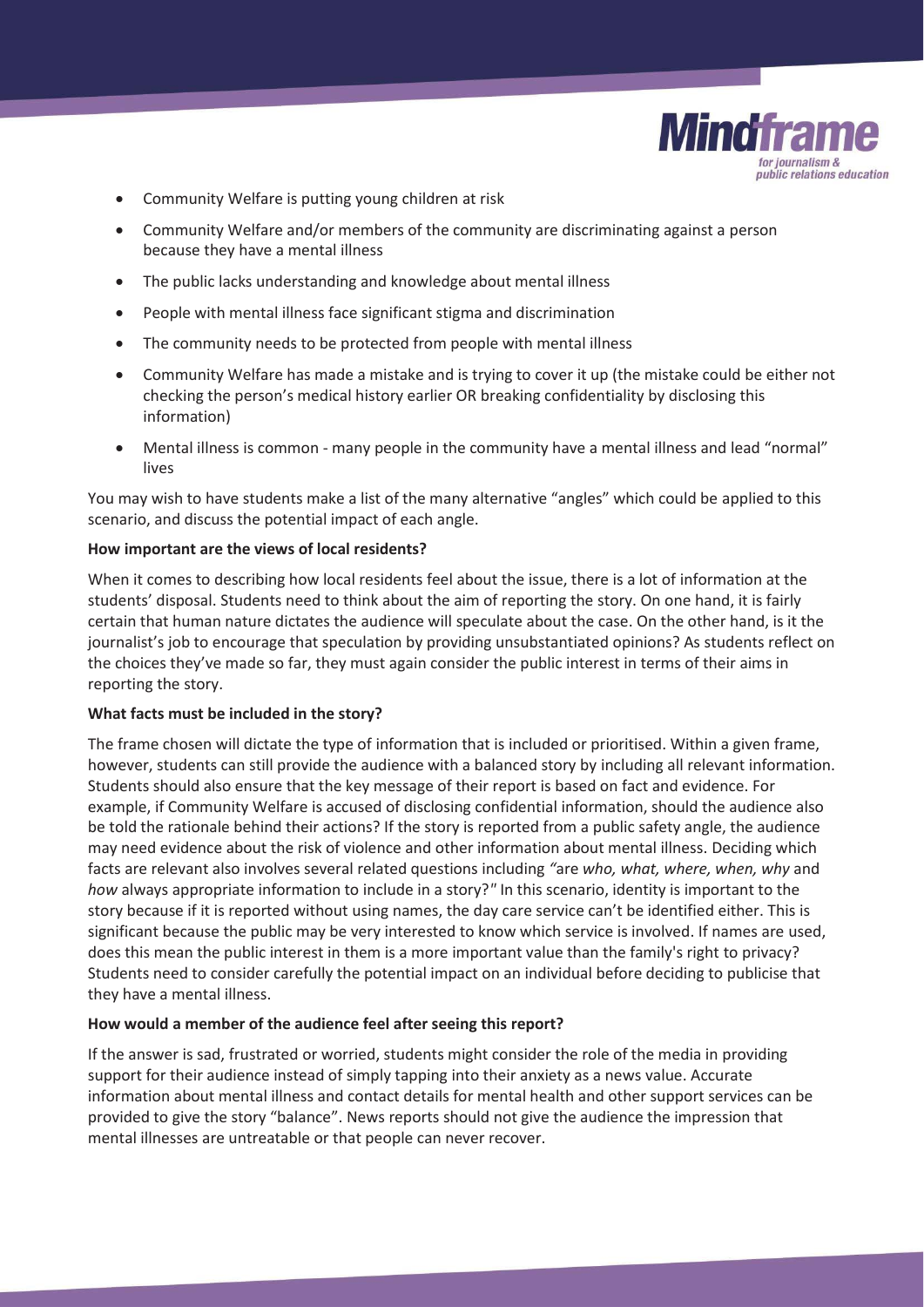

#### **Is the report fair as well as accurate?**

Some considerations are:

**References to mental illness are confirmed and relevant***:* For example, if the headline or lead asserts certain facts about mental illness, is this confirmed in the report and is it relevant to the story?

**Appropriate use of medical terminology***:* If medical terminology is used, has this been quoted from an expert source?

**Use of non-stigmatising language**: In the scenario, terms such as "schizo", "mad" and "psycho" are used by some of the interviewees. If these are quoted in the report, what effect might this have on the way the audience views mental illness? Similarly, describing someone as "a schizophrenic" instead of a "person with schizophrenia" focuses the audience's attention on the illness and doesn't present an accurate portrayal of the individual as a whole person. This can be particularly harmful if people automatically associate the word "schizophrenic" with danger and violence, due to a lack of understanding about the illness.

**Avoiding stereotypes and sensationalism***:* News reports can either confirm or challenge stereotypes and myths about mental illness. In this scenario some of the myths portrayed include the belief that all people with mental illness are violent and dangerous, should not be trusted and cannot recover or manage their illness. There is also a risk of portraying all mental illnesses as being one and the same when in reality there are many different types of mental illness and each person's experience is different. People with mental illness may also be inappropriately portrayed as "victims", and the illness sensationalised as a "curse" or a "life sentence".

Students should be wary of reinforcing stereotypes about mental illness because of the potential harm to the subjects of the story and to other people directly or indirectly affected by mental illness. Sometimes the demands of the news room seem to be at odds with a journalist's priorities in the private exchange between reporter and interviewee. If a journalist needs to negotiate with an editor who favours sensationalism, they should ensure they are armed with the facts about the damage sensational reporting may do.

# **Question 6: What are the specific issues associated with reporting this as a TV news story?**

- Some questions to prompt students are:
- To what extent do the pictures drive the story?
- What news values are attached to the images? Which images take priority?
- Do the images selected affect the way the story is written? How?
- What is the process for deciding which vision to select?
- Should the "talent" be given equal time? Why?
- What will the message of the story be?
- How should the voice-over be written? Should it be stand up? Why?
- What is the effect of including the question and the answer in a broadcast report?

# **Question 7: How could this scenario be used as a basis for a feature story?**

One or more of the alternate frames outlined in Question 5 could be expanded to develop a feature story. The resource *Fact or fiction?* may also assist students to identify broader social issues associated with mental illness. This might involve researching: